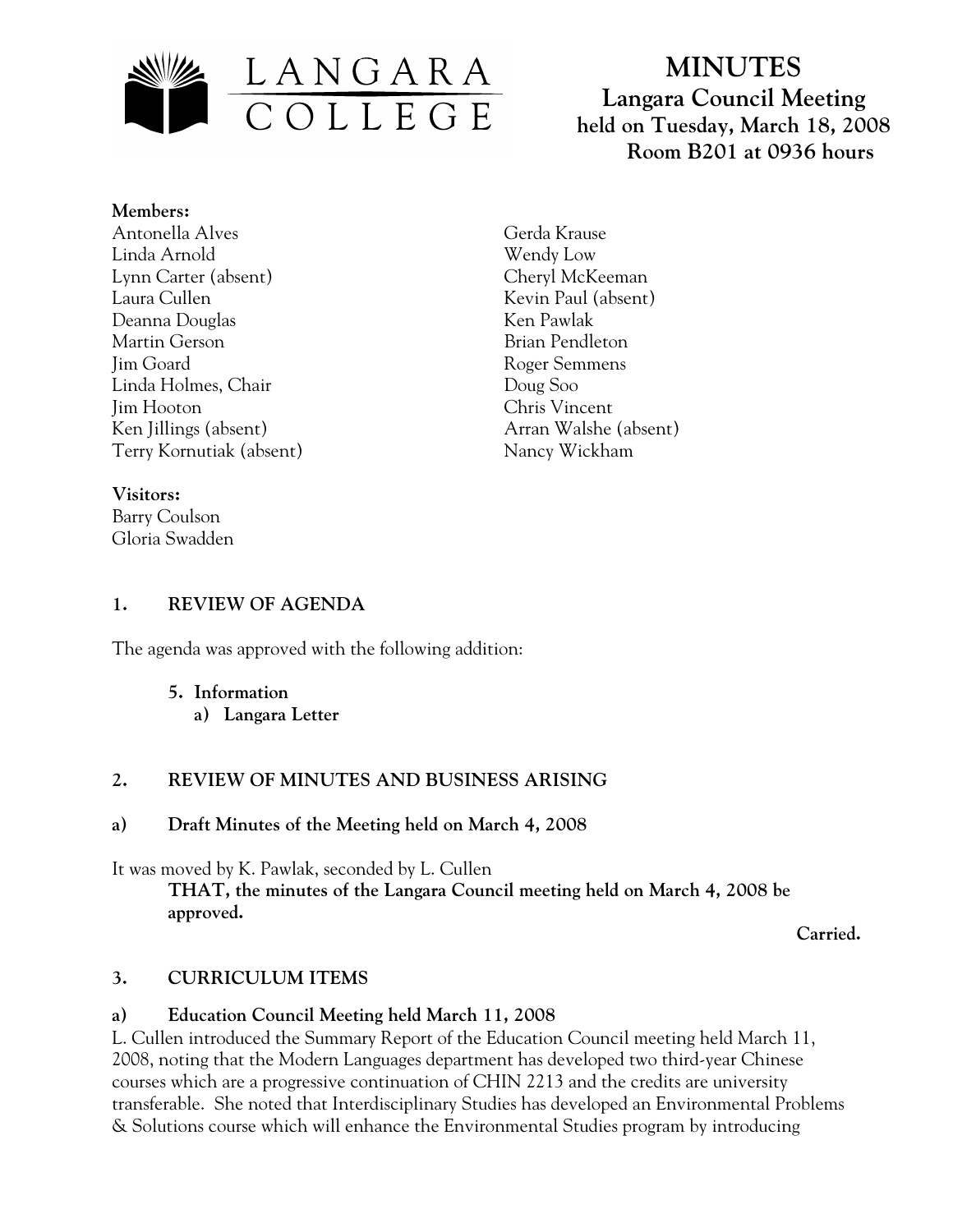environmental topics of regional, national and international importance, and will serve as a potential gateway to improve enrolment in the program.

L. Cullen noted that Education Council carried a motion that the College would no longer require the B.C. Provincial Examinations effective Fall 2008, which will bring Langara in line with other colleges.

L. Cullen noted that Education Council approved Policy F1001: Credentials which will allow the college to offer Baccalaureate degrees, and will describe and regulate credentials earned through Regular Studies.

L. Holmes asked if the college is less or equal in comparison to Universities with regards to the Dogwood with the 4 provincial examinations. M. Gerson responded that the college is equal to UVIC, less than UBC, and SFU had a recommendation that came forward in January that would be similar to what was approved but it was returned for further consideration and SFU is still undecided. This approval is the same as the policies of Capilano, Douglas, Kwantlen and Camosun.

It was noted that the awarding of a Dogwood does not include any provincial examinations except English. M. Gerson noted that the college's requirements are the same as the provincial graduation requirements which do not require students to take what the province claims are optional provincial examinations.

L. Holmes noted that the approval of the college no longer requiring provincial examinations needs to be made very clear in the calendar to avoid any misinterpretation as in fact Graduation does require the English provincial examination. L. Cullen noted that she will ensure it is clear.

C. McKeeman asked if departments would now have to change their prerequisites and determine what an acceptable grade is and then put them through Education Council. L. Cullen responded that since Education Council approved that Langara will no longer require the B.C. Provincial Examinations, only consequential changes would need to be made. Discussion ensued and L. Holmes noted that there are a lot of consequences of this because not only were the provincial examinations required for entrance to the college but the examinations were also utilized in a variety of places for entrance into specific courses within the college. She noted that Education Council will have to go back to every department, especially Arts & Science, regarding requirements for prerequisites relative to entrance into courses to verify that what has been done for entrance into the college suits the department(s).

L. Holmes noted that there is great potential for mixed messages and recommended that once Education Council has followed up with all of its areas, that a grid be created that clearly shows if there are some areas that require provincial examinations for entrance into their courses that are not required for entrance into the college. The grid should be easily accessible. L. Cullen noted that she would check with the Registrar's Office since they can search the system and find any references to this which might help.

It was moved by L. Cullen, seconded by W. Low

**THAT, the summary report of the Education Council meeting held March 11, 2008, be received.**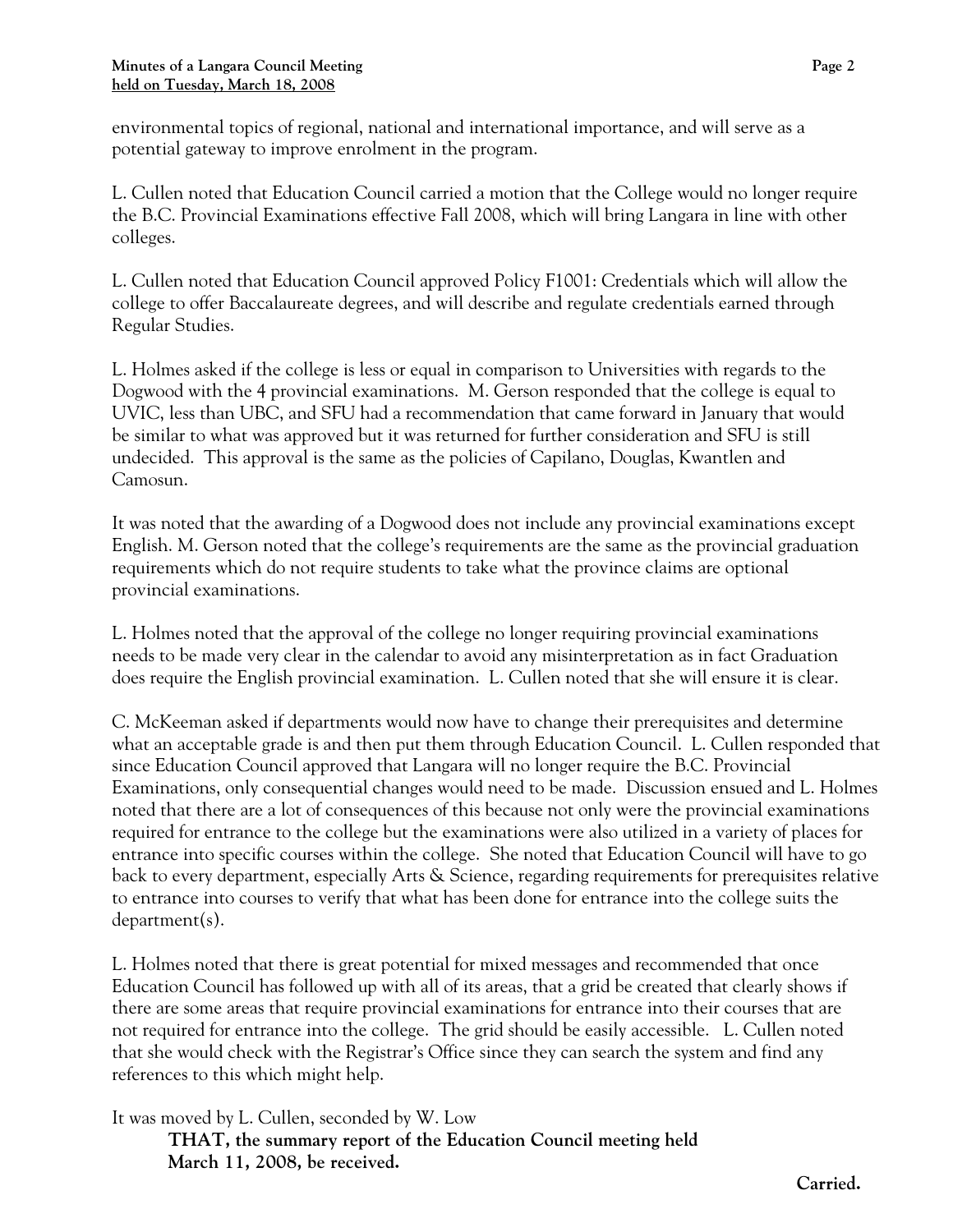# **4. ACTION ITEMS**

#### **a) 2008-09 Budget**

L. Holmes referenced the minutes of March 4, 2008 where it was outlined that the budget would be revisited once the funding letter from the Ministry is received. She noted that a funding letter has not been received but she had a meeting with the Ministry last Wednesday along with all of the other President's and/or Budget Officers. She identified the following facts:

- During the 2006/07 fiscal year, the college received one-time funding to address the inflationary pressures identified in the Perrin Report, and these funds were used to balance the 2007-08 budget.
- The Ministry has reviewed their Strategic Investment Plan (SIP), the plan that allocated the 25,000 new growth FTE's, and have suspended the plan since they consider that they have met its target of "everyone with a B" being able to get into University.
- From 2004/05 up to 2006/07 the System received 11,800 additional funded seats and only 3,510 have been filled.
- The Treasury Board has decided that any of the remaining seats will be only targeted at special areas and those areas are health programs, skilled trades, graduate student spaces, and Aboriginal access.
- While all post-secondary institutions are receiving grant increases when compared to the grant they received last year, the increases are less than the anticipated funding that was identified in last year's funding letter.
- The grant funding that has been identified includes funds for negotiated increases, increased pension costs and replacement of Adult Basic Education (ABE) tuition to allow those courses to be tuition-free.
- We received \$745,000 less than we anticipated which brings our structural deficit to \$1.6M. It is a structural deficit because we have frozen capital, counted on lapse time to fix positions, and reduced unallocated sections.

L. Holmes noted that a proposal presented by D. Douglas and supported by Executive, is based on several factors:

- There is going to be a new President and it is not good for the college to start identifying programs or support services that later might need to be reduced should it not be the direction the new President wants to take.
- In 1997 when the college was escalating to 107% production, a decision was made to reduce the sections and put that money into support services because support had not been growing like the sections had been. The college is no longer at 107% but is at 92%. We need to take a look at the facts of what has gone on in every one of our areas from 107% production to the current 92% production.

A Fact Book will be created which looks at the College from the time it was producing at the 107% level, to the current day. This will start after the completion of year-end and will be completed by the end of September 2008. It will provide everyone with the facts which will be based on information that comes from the office of Institutional Research.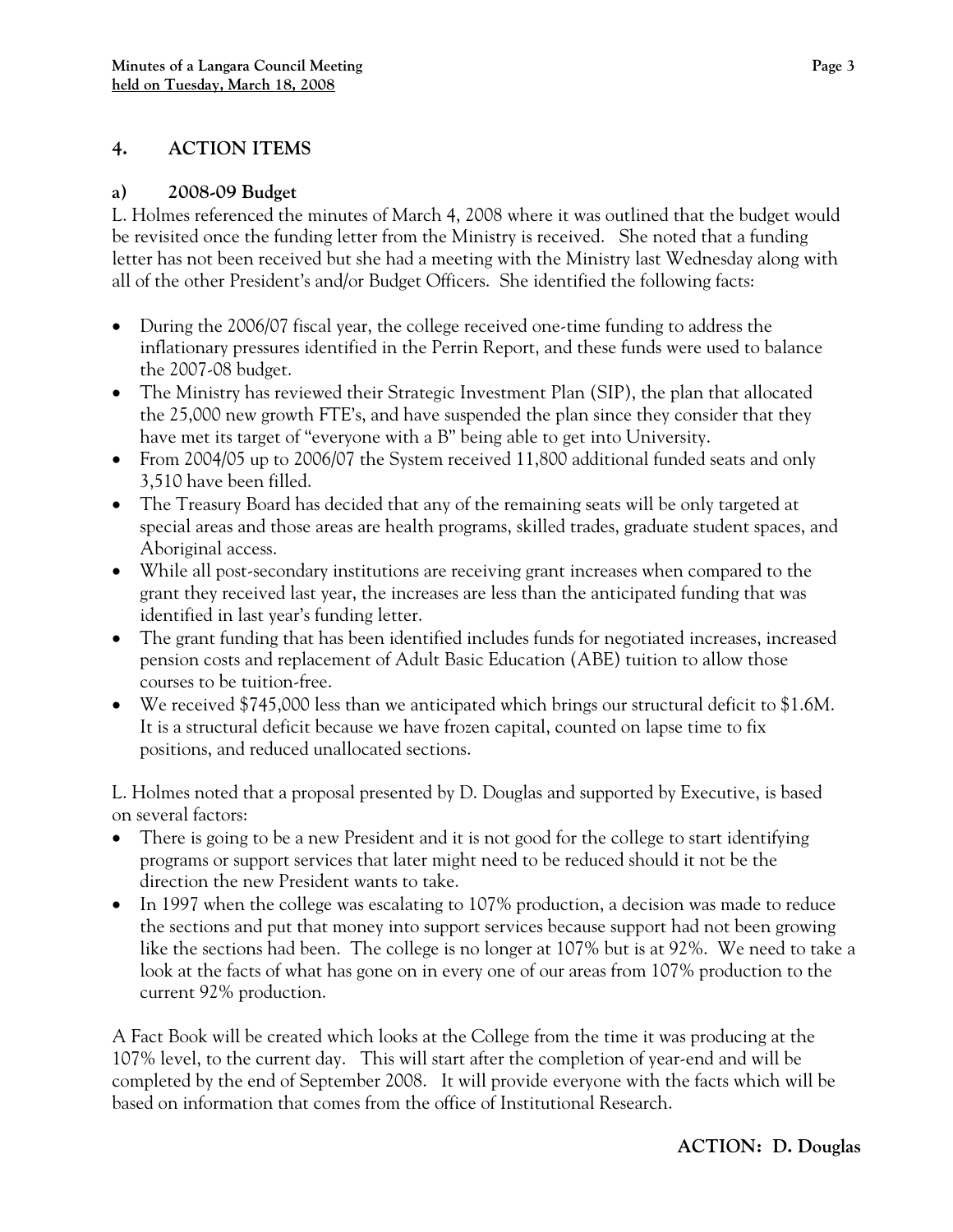In addition, for each non-instructional area, up to five business drivers may be identified in addition to the obvious one of the number of students that we served.

The impact in the instructional area means that the Deans will be looking and working carefully with all of their areas. If one area suddenly gets a demand, then they will be looking at other areas for those sections if there is lesser uptake.

It is therefore recommended that the remaining unallocated sections be removed and the remainder of the money up to \$745,000 be taken out of contingency, so that way areas are not disrupted. In addition, there will be no automatic replacement for retirement; all replacement and new positions must be approved by the Executive Committee; any replacements in fixed programs will occur; and replacements that have commenced in the current budget year (2007/2008) will be completed. This proposal causes the least disruption to the college and provides everyone and the new President an ability to make decisions based on facts contained in the Fact Book.

B. Pendleton indicated that it would be better if only one version of the proposed operating plan was provided to the college community. M. Gerson advised that at DDC last week, it was discussed and agreed that D. Douglas would attend the Department Chairs Workshop and provide an overview. L. Holmes noted that she would write a memo to the college community providing the background for the Operating Plan for next year.

It was moved by D. Douglas, seconded by J. Hooton

**THAT, the budget that was recommended to the President on March 4, 2008 for the Operating Plan for 2008/09, be revised as follows: remaining unallocated sections be removed, and the remainder of the money up to \$745,000 be taken out of contingency to balance the 2008/09 budget.** 

> **Carried. Abstained – C. McKeeman.**

## **5. INFORMATION ITEMS**

#### **a) Langara Letter**

L. Holmes presented an idea to members that follow some of the initiatives that the college currently does to get the name of Langara College to the community as a commonly recognized name when people think about education and post-secondary education. The Langara Dialogues accomplishes this and the Langara Lecture Series has accomplished this for the past 25 years. The concept is called the "Langara Letter" and expands on the writeups in the Vancouver Courier. In the middle of the spring and fall semester a series of articles written by Langara experts which address issues the public would be interested in will be inserted and delivered in the Vancouver Sun. An example of an article would be the Criminal Justice department writing a piece about working with gangs, or the Nursing department writing a piece about maximizing the kind of health care you receive when utilizing emergency wards. The pieces are not meant to be argumentative or provoking, but to be general, helpful kinds of information. Discussion ensued and members felt it was a good idea and would definitely get the name of Langara out to the community. L. Holmes noted that the target audience would include parents of children who attend the college plus